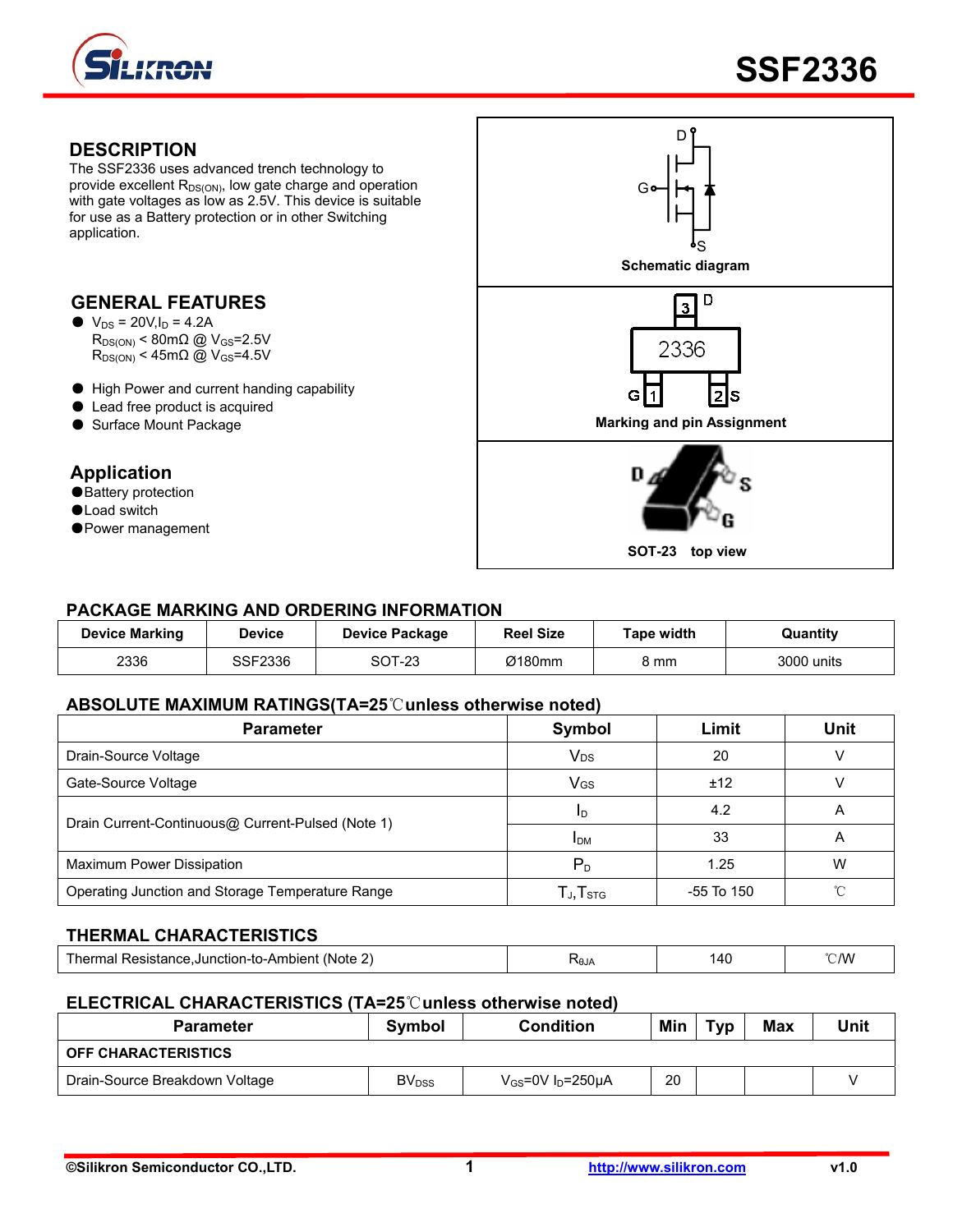

|                                           |                          |                                                                                         |     |                | 1    |           |
|-------------------------------------------|--------------------------|-----------------------------------------------------------------------------------------|-----|----------------|------|-----------|
| Zero Gate Voltage Drain Current           | $I_{DSS}$                | $V_{DS}$ =20V,V $_{GS}$ =0V                                                             |     |                |      | μA        |
| Gate-Body Leakage Current                 | $_{\text{loss}}$         | $V_{GS}$ =±12V, $V_{DS}$ =0V                                                            |     |                | ±100 | nA        |
| <b>ON CHARACTERISTICS (Note 3)</b>        |                          |                                                                                         |     |                |      |           |
| Gate Threshold Voltage                    | $V_{GS(th)}$             | $V_{DS} = V_{GS}I_D = 250 \mu A$                                                        | 0.6 |                | 1.2  | $\vee$    |
| Drain-Source On-State Resistance          | $R_{DS(ON)}$             | $V_{GS} = 2.5V$ , $I_D = 3.6A$                                                          |     | 50             | 80   | $m\Omega$ |
|                                           |                          | $V_{GS} = 4.5V$ , $I_D = 4.2A$                                                          |     | 35             | 45   | $m\Omega$ |
| Forward Transconductance                  | $g_{FS}$                 | $V_{DS}$ =10V, $I_D$ =4A                                                                |     | 8              |      | S         |
| <b>DYNAMIC CHARACTERISTICS (Note4)</b>    |                          |                                                                                         |     |                |      |           |
| Input Capacitance                         | $C_{\mathsf{Iss}}$       |                                                                                         |     | 700            |      | <b>PF</b> |
| <b>Output Capacitance</b>                 | C <sub>oss</sub>         | $V_{DS} = 15V, V_{GS} = 0V,$<br>$F = 1.0 MHz$                                           |     | 100            |      | <b>PF</b> |
| Reverse Transfer Capacitance              | C <sub>rss</sub>         |                                                                                         |     | 90             |      | <b>PF</b> |
| <b>SWITCHING CHARACTERISTICS (Note 4)</b> |                          |                                                                                         |     |                |      |           |
| Turn-on Delay Time                        | $t_{d(on)}$              |                                                                                         |     | $\overline{7}$ |      | nS        |
| Turn-on Rise Time                         | tr                       | $V_{DD}$ =10V, R <sub>L</sub> = 2.8 Ω<br>$V_{GS}$ =4.5V, R <sub>GEN</sub> =6 $\Omega$ , |     | 50             |      | nS        |
| Turn-Off Delay Time                       | $t_{d(off)}$             | $In=3.6A$ .                                                                             |     | 26             |      | nS        |
| <b>Turn-Off Fall Time</b>                 | tr                       |                                                                                         |     | 10             |      | nS        |
| <b>Total Gate Charge</b>                  | $Q_g$                    |                                                                                         |     | 9              |      | nC        |
| Gate-Source Charge                        | $\mathsf{Q}_{\text{gs}}$ | $V_{DS} = 10V \cdot \ln 4.2A \cdot V_{GS} = 4.5V$                                       |     | $\overline{2}$ |      | nC        |
| Gate-Drain Charge                         | $Q_{\text{gd}}$          |                                                                                         |     | 1.8            |      | nC        |
| <b>DRAIN-SOURCE DIODE CHARACTERISTICS</b> |                          |                                                                                         |     |                |      |           |
| Diode Forward Voltage (Note 3)            | $V_{SD}$                 | $V_{GS}$ =0V, $I_S$ =1.3A                                                               |     |                | 1.2  | $\vee$    |
|                                           |                          |                                                                                         |     |                |      |           |

# **NOTES:**

**1.** Repetitive Rating: Pulse width limited by maximum junction temperature.

**2.** Surface Mounted on FR4 Board, t ≤ 10 sec.

**3.** Pulse Test: Pulse Width ≤ 300μs, Duty Cycle ≤ 2%.

**4.** Guaranteed by design, not subject to production testing.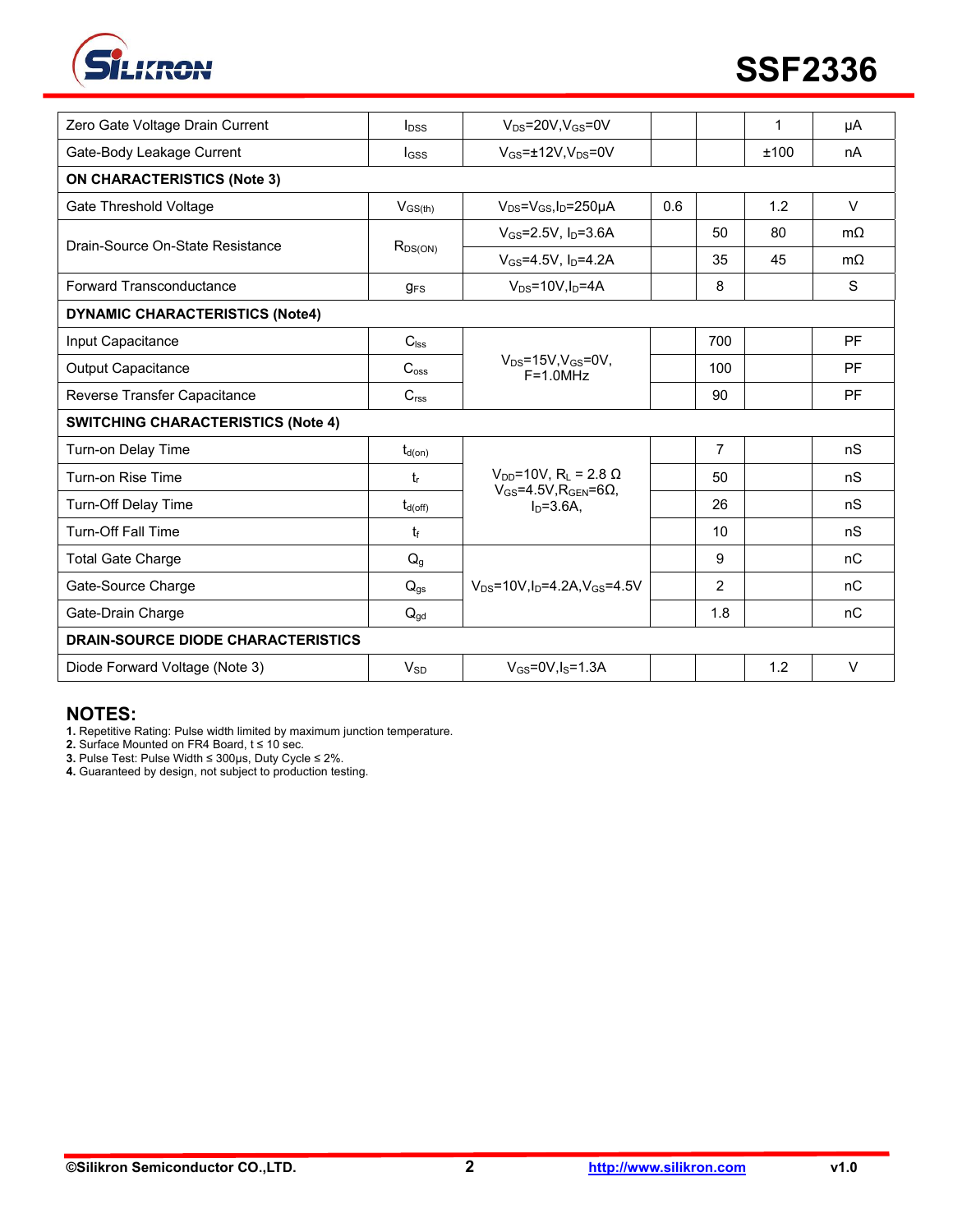

# **TYPICAL ELECTRICAL AND THERMAL CHARACTERISTICS**









**Square Wave Pluse Duration(sec) Figure 3: Normalized Maximum Transient Thermal Impedance**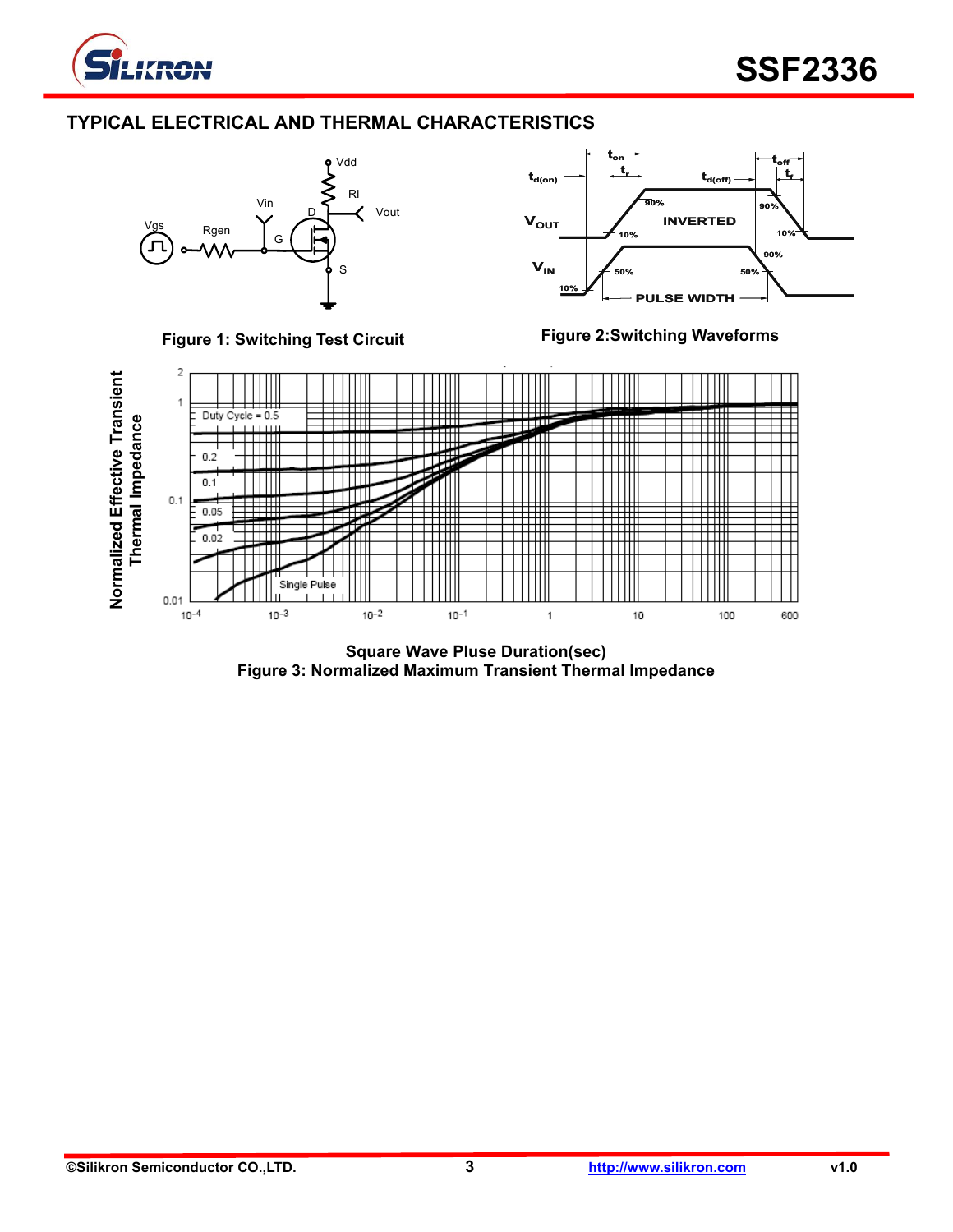

# **SOT-23 PACKAGE INFORMATION**

**Dimensions in Millimeters (UNIT:mm)**





|                | $\theta$ | 0.25 |  |
|----------------|----------|------|--|
| 5              |          |      |  |
|                |          |      |  |
| $\overline{c}$ |          |      |  |

| <b>Symbol</b>  | <b>Dimensions in Millimeters</b> |       |  |  |  |
|----------------|----------------------------------|-------|--|--|--|
|                | MIN.                             | MAX.  |  |  |  |
| A              | 0.900                            | 1.150 |  |  |  |
| A <sub>1</sub> | 0.000                            | 0.100 |  |  |  |
| A2             | 0.900                            | 1.050 |  |  |  |
| b              | 0.300                            | 0.500 |  |  |  |
| C              | 0.080                            | 0.150 |  |  |  |
| D              | 2.800                            | 3.000 |  |  |  |
| E.             | 1.200                            | 1.400 |  |  |  |
| E1             | 2.250                            | 2.550 |  |  |  |
| е              | 0.950TYP                         |       |  |  |  |
| e1             | 1.800                            | 2.000 |  |  |  |
| L              | 0.550REF                         |       |  |  |  |
| L1             | 0.300                            | 0.500 |  |  |  |
| θ              | 0°                               | 8°    |  |  |  |

# **NOTES**

1. All dimensions are in millimeters.

2. Tolerance ±0.10mm (4 mil) unless otherwise specified

3. Package body sizes exclude mold flash and gate burrs. Mold flash at the non-lead sides should be less than 5 mils.

4. Dimension L is measured in gauge plane.

5. Controlling dimension is millimeter, converted inch dimensions are not necessarily exact.